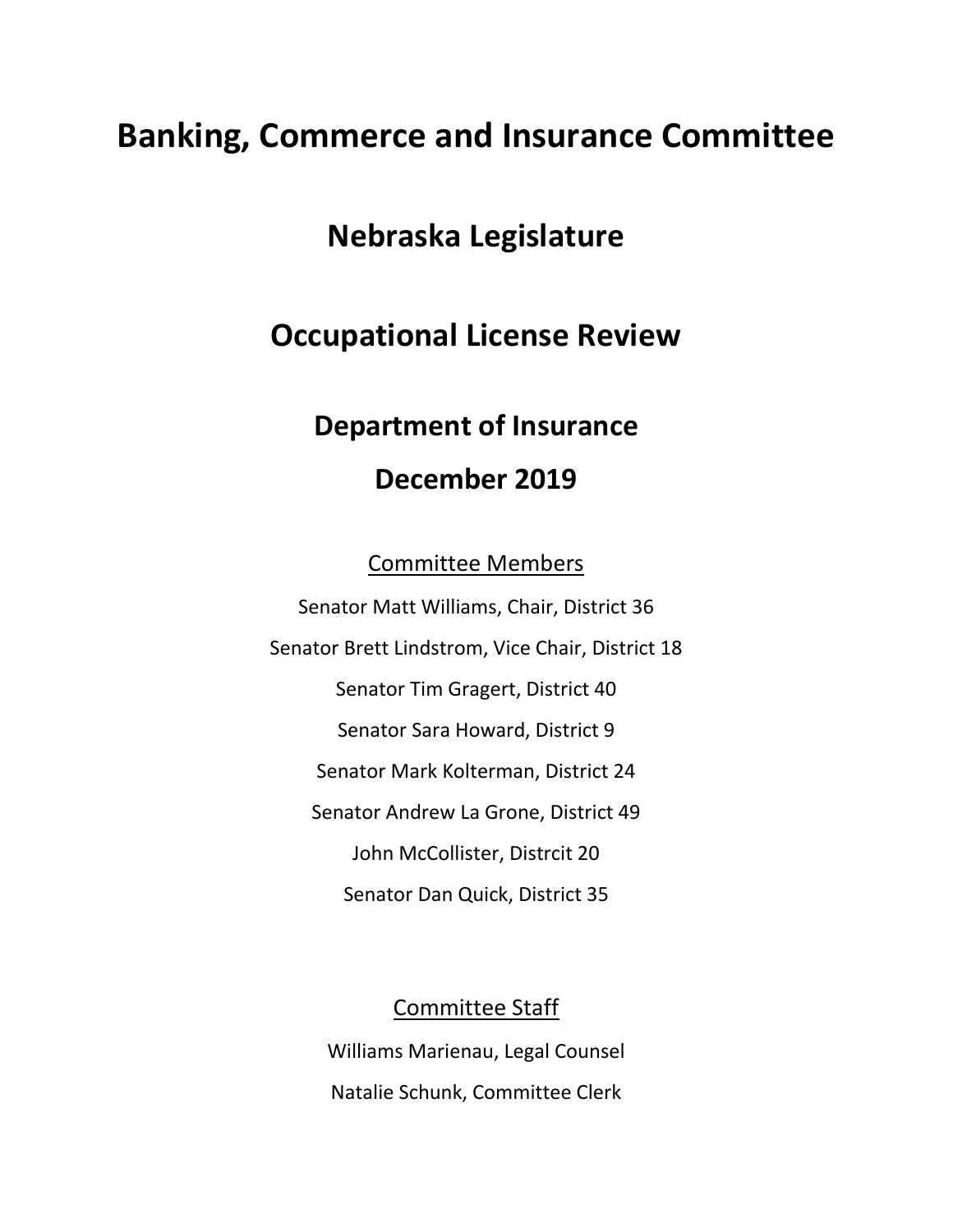#### **Occupational Board Reform Act**

The legislature passed and the Governor approved the Occupational Board Reform Act, Neb. Rev. Stat. Secs. 84-933 to 84-948as LB299 (Laws, 2018) with an operative date of July 1, 2019.

#### **Governing Statutory Provisions**

Duties of the standing committees of the Legislature under the Occupational Board Reform Act are set forth in section 84-948, which provides as follows:

84-948. Standing committee of Legislature; duties; report; contents.

(1) Beginning in 2019, each standing committee of the Legislature shall annually review and analyze approximately twenty percent of the occupational regulations within the jurisdiction of the committee and prepare and submit an annual report electronically to the Clerk of the Legislature by December 15 of each year as provided in this section. Each committee shall complete this process for all occupational regulations within its jurisdiction within five years and every five years thereafter. Each report shall include the committee's recommendations regarding whether the occupational regulations should be terminated, continued, or modified.

(2) Each committee may require the submission of information by the affected occupational board and other affected or interested parties.

(3) A committee's report shall include, but not be limited to, the following:

(a) The title of the regulated occupation and the name of the occupational board responsible for enforcement of the occupational regulations;

(b) The statutory citation or other authorization for the creation of the occupational regulations and occupational board;

(c) The number of members of the occupational board and how the members are appointed;

(d) The qualifications for membership on the occupational board;

(e) The number of times the occupational board is required to meet during the year and the number of times it actually met;

(f) Annual budget information for the occupational board for the five most recently completed fiscal years;

(g) For the immediately preceding five calendar years, or for the period of time less than five years for which the information is practically available, the number of government certifications, occupational licenses, and registrations the occupational board has issued,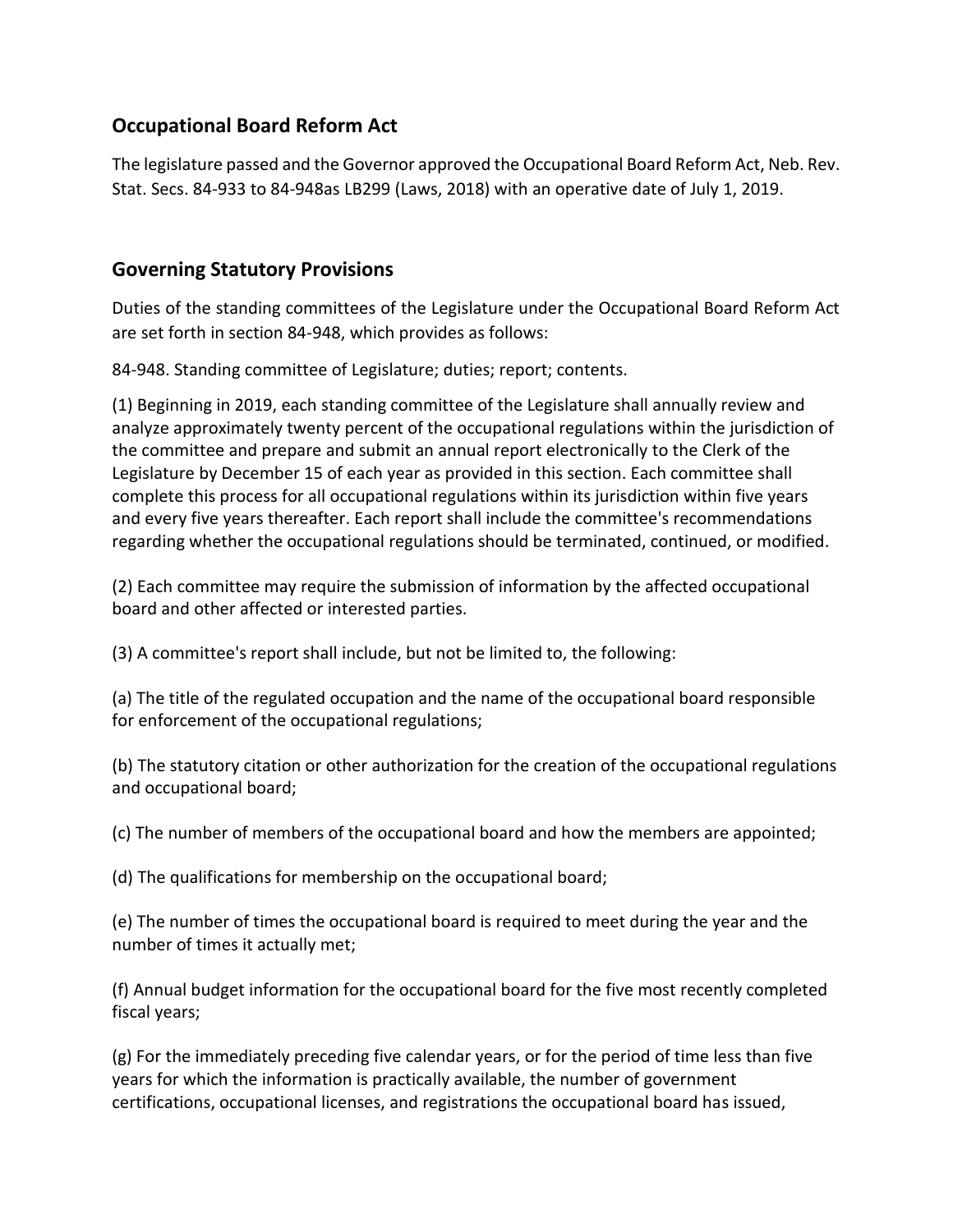revoked, denied, or assessed penalties against, listed anonymously and separately per type of credential, and the reasons for such revocations, denials, and other penalties;

(h) A review of the basic assumptions underlying the creation of the occupational regulations;

(i) A statement from the occupational board on the effectiveness of the occupational regulations; and

(j) A comparison of whether and how other states regulate the occupation.

(4) Subject to subsection (5) of this section, each committee shall also analyze, and include in its report, whether the occupational regulations meet the policies stated in section [84-](https://nebraskalegislature.gov/laws/statutes.php?statute=84-946) [946](https://nebraskalegislature.gov/laws/statutes.php?statute=84-946) considering the following recommended courses of action for meeting such policies:

(a) If the need is to protect consumers against fraud, the likely recommendation will be to strengthen powers under the Uniform Deceptive Trade Practices Act or require disclosures that will reduce misleading attributes of the specific goods or services;

(b) If the need is to protect consumers against unclean facilities or to promote general health and safety, the likely recommendation will be to require periodic inspections of such facilities;

(c) If the need is to protect consumers against potential damages from failure by providers to complete a contract fully or up to standards, the likely recommendation will be to require that providers be bonded;

(d) If the need is to protect a person who is not party to a contract between the provider and consumer, the likely recommendation will be to require that the provider have insurance;

(e) If the need is to protect consumers against potential damages by transient providers, the likely recommendation will be to require that providers register their businesses with the Secretary of State;

(f) If the need is to protect consumers against a shortfall or imbalance of knowledge about the goods or services relative to the providers' knowledge, the likely recommendation will be to enact government certification; and

(g) If the need is to address a systematic information shortfall such that a reasonable consumer is unable to distinguish between the quality of providers, there is an absence of institutions that provide adequate guidance to the consumer, and the consumer's inability to distinguish between providers and the lack of adequate guidance allows for undue risk of present, significant, and substantiated harms, the likely recommendation will be to enact an occupational license.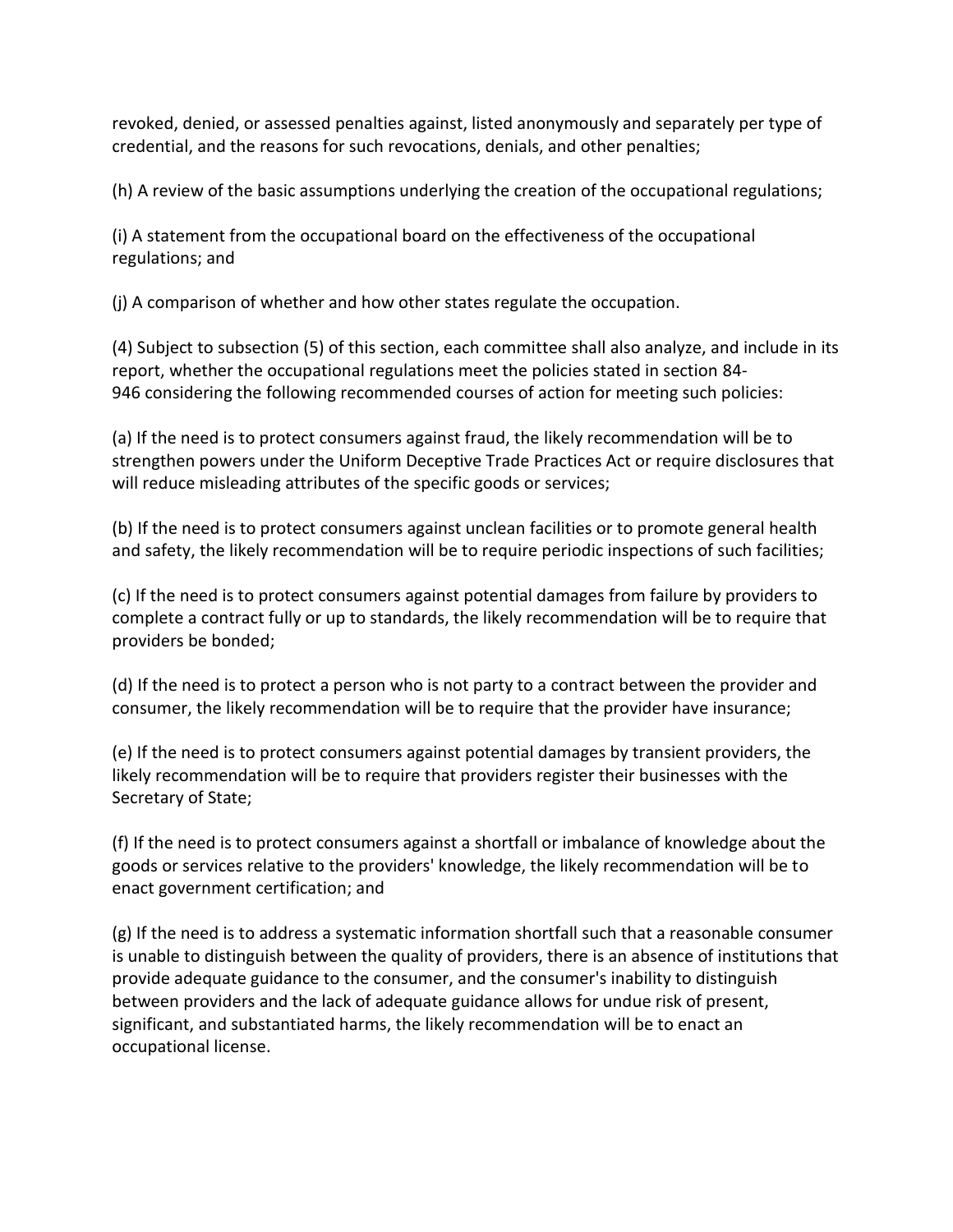(5) If a lawful occupation is subject to the Nebraska Regulation of Health Professions Act, the analysis under subsection (4) of this section shall be made using the least restrictive method of regulation as set out in section [71-6222.](https://nebraskalegislature.gov/laws/statutes.php?statute=71-6222)

(6) In developing recommendations under this section, the committee shall review any report issued to the Legislature pursuant to the Nebraska Regulation of Health Professions Act, if applicable, and consider any findings or recommendations of such report related to the occupational regulations under review.

(7) If the committee finds that it is necessary to change occupational regulations, the committee shall recommend the least restrictive regulation consistent with the public interest and the policies in this section and section [84-946.](https://nebraskalegislature.gov/laws/statutes.php?statute=84-946)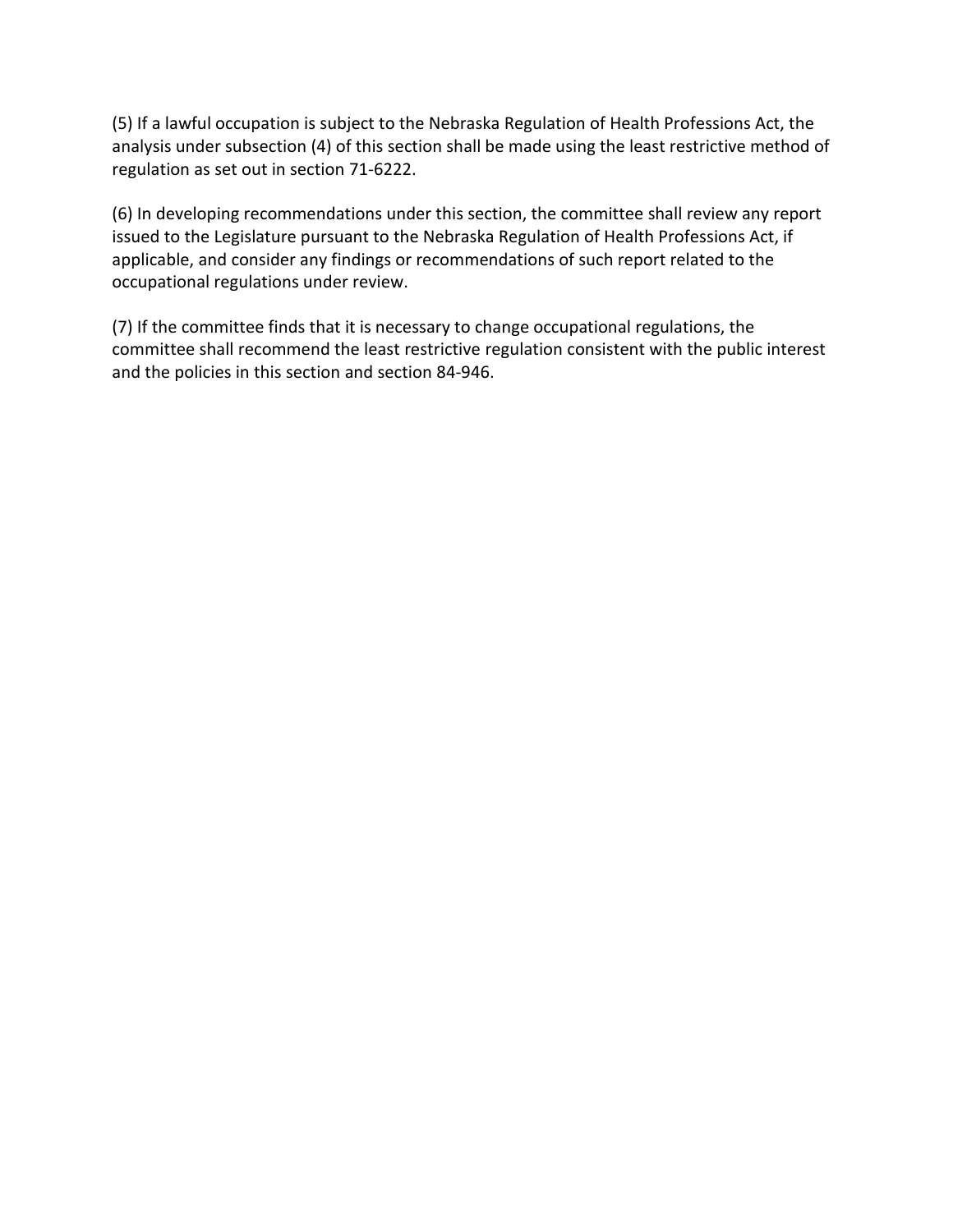#### **2019 Survey**

For 2019, the agency within the jurisdiction of the Banking, Commerce and Insurance Committee selected for review was the Department of Insurance. The department identified 11 license types as follows:

- 1. **Insurance Producers**. The Insurance Producers Licensing Act, Neb. Rev. Stat. Secs. 44- 4047 to 44-4067. "A person shall not sell, solicit, or negotiate insurance in this state for any class or classes of insurance unless the person is licensed for that line of authority in accordance with the Insurance Producers Licensing Act." Neb. Rev. Stat. Sec. 44-4050.
- 2. **Burial Preneed Agents.** The Burial Pre-Need sale Act, Neb. Rev. Stat. Secs. 12-1101 to 12-1121. "No pre-need seller shall make or offer to make a pre-need sale without first obtaining a license from the director." Neb. Rev. Stat. Sec. 12-1108.
- 3. **Surplus Lines**. The Surplus Lines Act, Neb. Rev. Stat. Secs. 44-5501 to 44-5515. "The department, in consideration of the payment of the license fee, may issue a surplus lines license, revocable at any time, to any individual who currently holds an insurance producer license or to a foreign or domestic corporation." Neb. Rev. Stat. Sec. 45-5503. "No person, other than an exempt commercial purchaser, shall place, procure, or effect insurance for or on behalf of an insured whose home state is the State of Nebraska in any nonadmitted insurer until such person has first been issued a surplus lines license from the department as provided in section 44-5503. Neb. Rev. Stat. Sec. 44-504(1).
- 4. **Insurance Consultants.** Neb. Rec. Stat. Secs. 44-2607 to 44-2635. "Insurance consultant shall mean any person who, for a fee, engages in the business of offering to the public any advice, counsel, opinion, or service with respect to insurable risks, or concerning the benefits, coverages, or provisions under any policy of insurance that could be issued in this state, or involving the advantages or disadvantages of any such policy of insurance, or any formal plan of managing pure risk. Neb. Rev. Stat. Sec. 44-2607. "No person shall, in or on advertisements, cards, signs, circulars, letterheads, or elsewhere or in any other manner by which public announcements are made, use the title insurance consultant or any similar title or any title or word, combination of words, or abbreviations indicating that he or she gives or is engaged in the business of offering to the public any advice, counsel, opinion, or service with respect to insurable risks, concerning the benefits, coverages, or provisions under any policy of insurance that could be issued in this state, or involving the advantages or disadvantages of any such policy of insurance, unless such person holds a license as an insurance consultant under sections 44-2606 to 44- 2635." Neb. Rev. Stat. Sec. 44-2614.
- 5. **Managing General Agents.** The Managing General Agents Act, Neb. Rev. Stat. Secs. 44- 4901 to 44-4910. "Managing general agent means any person who manages all or part of the insurance business of an insurer, including the management of a separate division, department, or underwriting office, and acts as an agent for such insurer,…" Neb. Rev. Stat. Sec. 44-4902 (5). "No person shall act in the capacity of a managing general agent with respect to risks located in this state for an insurer licensed in this stat unless such person is licensed in accordance with the Insurance Producers Licensing Act." Neb. Rev. Stat. Sec. 44-4903.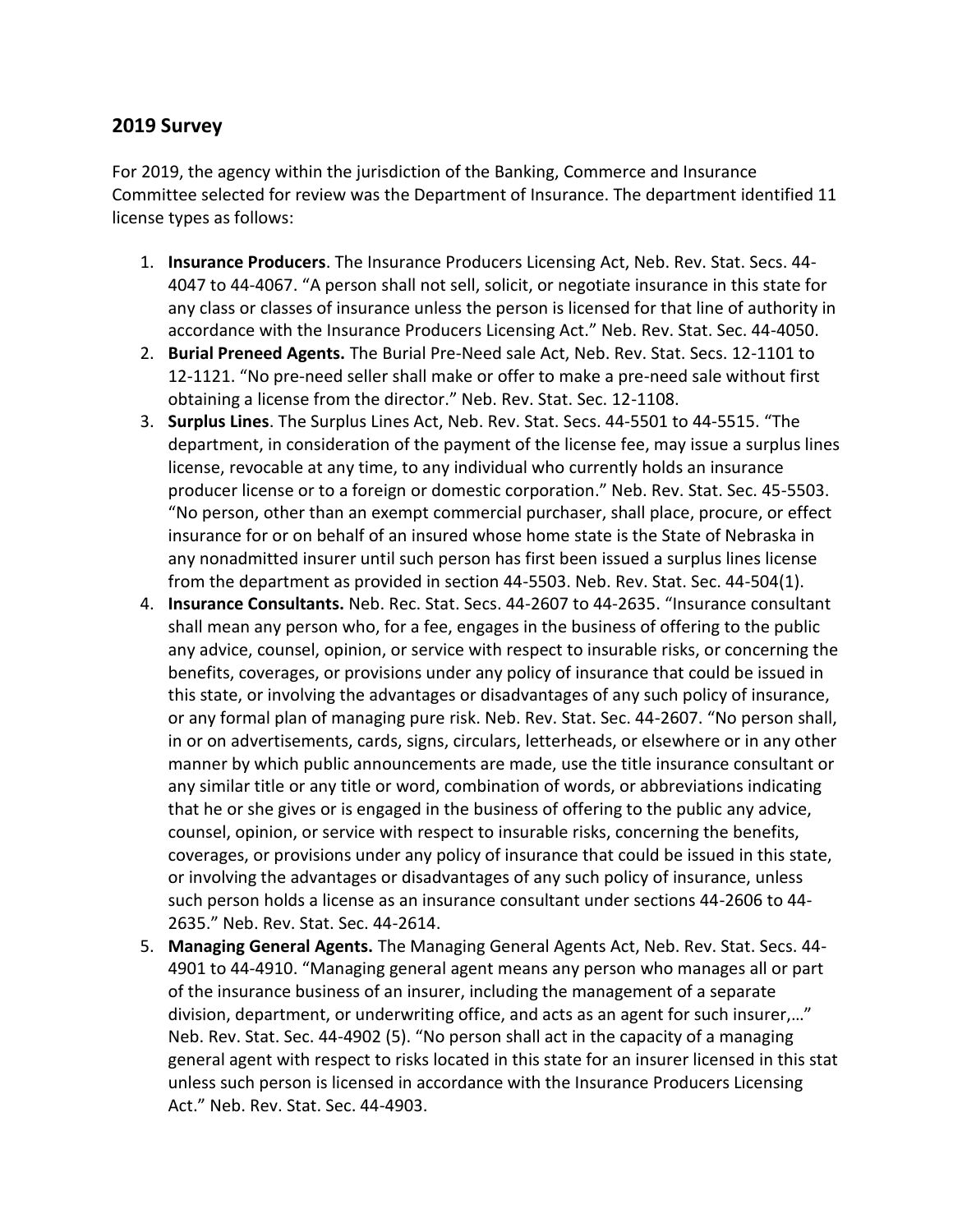- 6. **Viatical Settlement Provider.** The Viatical Settlements Act, Neb. Rev. Stat. Secs. 44-1101 to 44-1117. "Viatical Settlement provider means a person, other than a viator, that enters into or effectuates a viatical settlement contract." Neb. Rev. Stat. Sec. 44-1102 (16). "A person shall not operate as a viatical settlement provider or a viatical settlement broker without first obtaining a license from the director or the chief insurance regulatory official of the state of residence of the viator." Neb. Rev. Stat. Sec. 44-1103 (1)(a).
- 7. **Reinsurance Intermediary Manager.** Reinsurance Intermediary Act, Neb. Rev. Stat. Secs. 44-5601 to 44-5613. "Reinsurance intermediary manager shall mean any person, firm, association, or corporation which has authority to bind or manages all or part of the assumed reinsurance business of a reinsurer, including the management of a separate division, departments, or underwriting office, and acts as an agent for such reinsurer whether known as a reinsurance intermediary manger, manager or similar term." Neb. Rev. Stat. Sec. 45-5602 (9). "The director may issue a reinsurance intermediary license to any person, firm, association, or corporation which has complied with the requirements of the Reinsurance Intermediary Act." Neb. Rev. Stat. Sec. 44-5603(4).
- 8. **Reinsurance Intermediary Broker.** The Reinsurance Intermediary Act, Neb. Rev. Stat. Secs. 44-5601 to 44-5613. "Reinsurance Intermediary – broker shall mean any person other than an officer or employee of the ceding insurer, firm, associations, or corporation which solicits, negotiates, or places reinsurance cessions or retrocessions on behalf of a ceding insurer without the authority or power to bind reinsurance on behalf of such insure." Neb. Rev. Stat. Sec. 44-5602(8). "The director may issue a reinsurance intermediary license to any person, firm, association, or corporation which has complied with the requirements of the Reinsurance Intermediary Act." Neb. Rev. Stat. Sec. 44- 5603 (4).
- 9. **Navigator.** Health Insurance Exchange Navigator Registration Act, Neb. Rev. Stat. Secs. 44-8801 to 44-8808. "Navigator means any individual or entity, other than an insurance producer or consultant, that receives any funding, directly or indirectly, from an exchange, the state, or the federal government to perform the duties identified in 42 U.S.C. 18031(i)(3), as such section existed on January 1, 2013." Neb. Rev. Stat. Sec. 44- 8802(3). Navigators facilitate enrollment in qualified health plans under the Federal Patient Protection and Affordable Care Act. "No individual or entity shall perform, or advertise any source as a navigator in this stat unless registered as a navigator by the director." Neb. Rev. Stat. Sec. 44-8803(1).
- 10. **Motor Club Representative.** The Motor Club Services Act, Neb. Rev. Stat. Secs. 44-3701 to 44-3721. "Club representative shall mean any person in this state designated by the club who acts or aids in any manner in the solicitation, negotiation, or renewal of motor club service contracts, except it shall not mean any person performing only work of a clerical nature in the office of a club or providing an application to a potential club member." Neb. Rev. Stat. Sec. 44-3704. "No individual shall act as a club representative in Nebraska without the club having registered such individual with the director within thirty days after the date of designation as a club representative." Neb. Rev. Stat. Sec. 44-3716(1).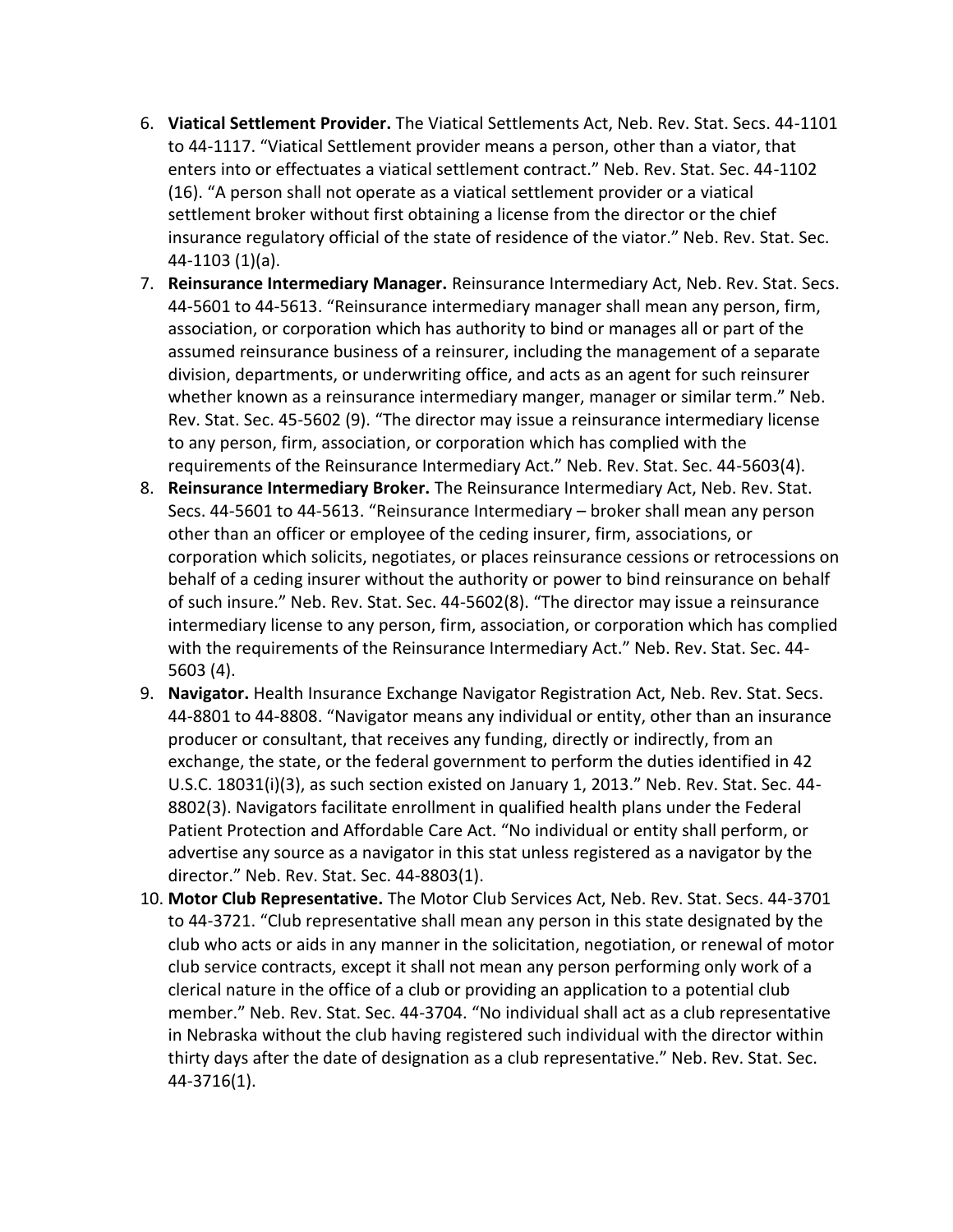11. **Public Adjuster.** The Public Adjusters Licensing Act, Neb. Rev. Stat. Secs. 44-9201 to 44- 9219. "Public adjuster means any person who for compensation, does any of the following: (a) Acts for or aids an insured in negotiating for or effecting the settlement of a first-party claim for loss or damage to real or personal property of the insured; (b) Advertises for employment as a public adjuster of first party claims or otherwise solicits business or represents to the public that the person is a public adjuster of first party claims for loss or damage to real or personal property of an insured; or (c) directly or indirectly solicits the business of investigating or adjusting losses or of advising an insured about first-party claims for loss or damage to real or personal property of the insured." Neb. Rev. Stat. Sec. 44-9203(9). "A person shall not operate as or represent that such person is a public adjuster in this state unless such person is licensed as a public adjuster in accordance with the Public Adjusters Licensing Act." Neb. Rev. Stat. Sec. 44-9204 (1).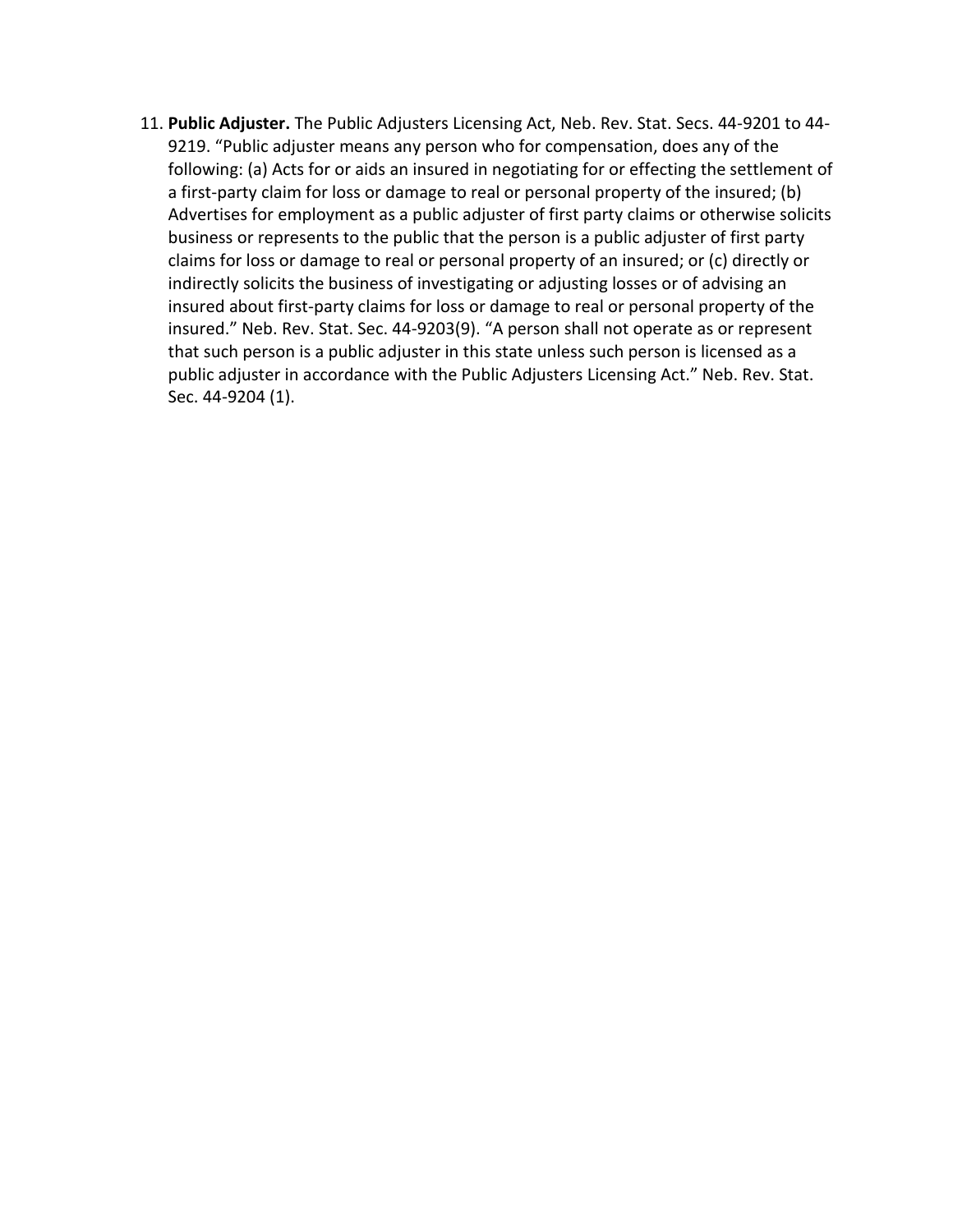## **Five – Year History**

|                                     | # of           |                  |                   |                  |                   |                   |
|-------------------------------------|----------------|------------------|-------------------|------------------|-------------------|-------------------|
|                                     | <b>Support</b> | <b>FY Budget</b> | <b>FY Budget</b>  | <b>FY Budget</b> | <b>FY Budget</b>  | <b>FY Budget</b>  |
| <b>License Type</b>                 | <b>Staff</b>   | 2018-19          | 2017-18           | 2016-17          | 2015-16           | 2014-15           |
|                                     |                | \$440,055.8      | \$375,717.0       | \$559,562.3      | \$418,018.4       | \$537,428.0       |
| Insurance Producers                 | 4              |                  | 6                 | 5                | 4                 | 4                 |
| <b>Burial Preneed Agents</b>        | 4              | 549.96           | 586.39            | 1,286.75         | 868.70            | 723.02            |
| <b>Surplus Lines</b>                | 4              | 3,391.39         | 2,931.93          | 5,030.04         | 4,647.55          | 4,838.69          |
| <b>Insurance Consultants</b>        | 4              | 229.15           | 547.29            | 935.82           | 564.66            | 1,112.34          |
| <b>Managing General Agents</b>      | 4              | 0.00             | 78.18             | 58.49            | 86.87             | 111.23            |
| <b>Viatical Settlement Provider</b> | 4              | 45.83            | 78.18             | 233.96           | 86.87             | 55.62             |
| Reinsurance Intermediary            |                |                  |                   |                  |                   |                   |
| Manager                             | 4              | 18.33            | 15.64             | 0.00             | 0.00 <sub>1</sub> | 0.00              |
| Reinsurance Intermediary            |                |                  |                   |                  |                   |                   |
| <b>Broker</b>                       | 4              | 41.25            | 39.09             | 0.00             | 0.00 <sub>1</sub> | 55.62             |
| Navigator                           | 4              | 320.81           | 273.65            | 584.89           | 608.09            | 945.49            |
| Motor Club Representative           | 4              | 11,182.42        | 9,538.55          | 16,786.29        | 9,425.40          | 10,845.33         |
| Public Adjuster                     | 4              | 2,199.82         | 0.00 <sub>1</sub> | 0.00             | 0.00 <sub>1</sub> | 0.00 <sub>1</sub> |

|                                  | Licenses Issued* |               |               |              |               |
|----------------------------------|------------------|---------------|---------------|--------------|---------------|
| <b>License Type</b>              | FY 2018-19       | FY2017-<br>18 | FY2016-<br>17 | FY2015-16    | FY2014-<br>15 |
| <b>Insurance Producers</b>       | 21066            | 22669         | 18277         | 18211        | 17454         |
| <b>Burial Preneed Agents</b>     | 26               | 36            | 42            | 38           | 23            |
| Surplus Lines                    | 162              | 178           | 164           | 202          | 158           |
| <b>Insurance Consultants</b>     | 11               | 34            | 30            | 25           | 37            |
| <b>Managing General Agents</b>   | 0                | 5             | 2             | 4            | 4             |
| Viatical Settlement Provider     | 3                | 5             | 7             | 3            |               |
| Reinsurance Intermediary Manager | 1                | 1             | 0             | 0            | 0             |
| Reinsurance Intermediary Broker  | $\mathfrak{p}$   | 3             | 0             | $\Omega$     |               |
| Navigator                        | 15               | 16            | 19            | 27           | 31            |
| Motor Club Representative        | 536              | 621           | 549           | 411          | 352           |
| <b>Public Adjuster</b>           | 105              | 0             | 0             | $\mathbf{0}$ | 0             |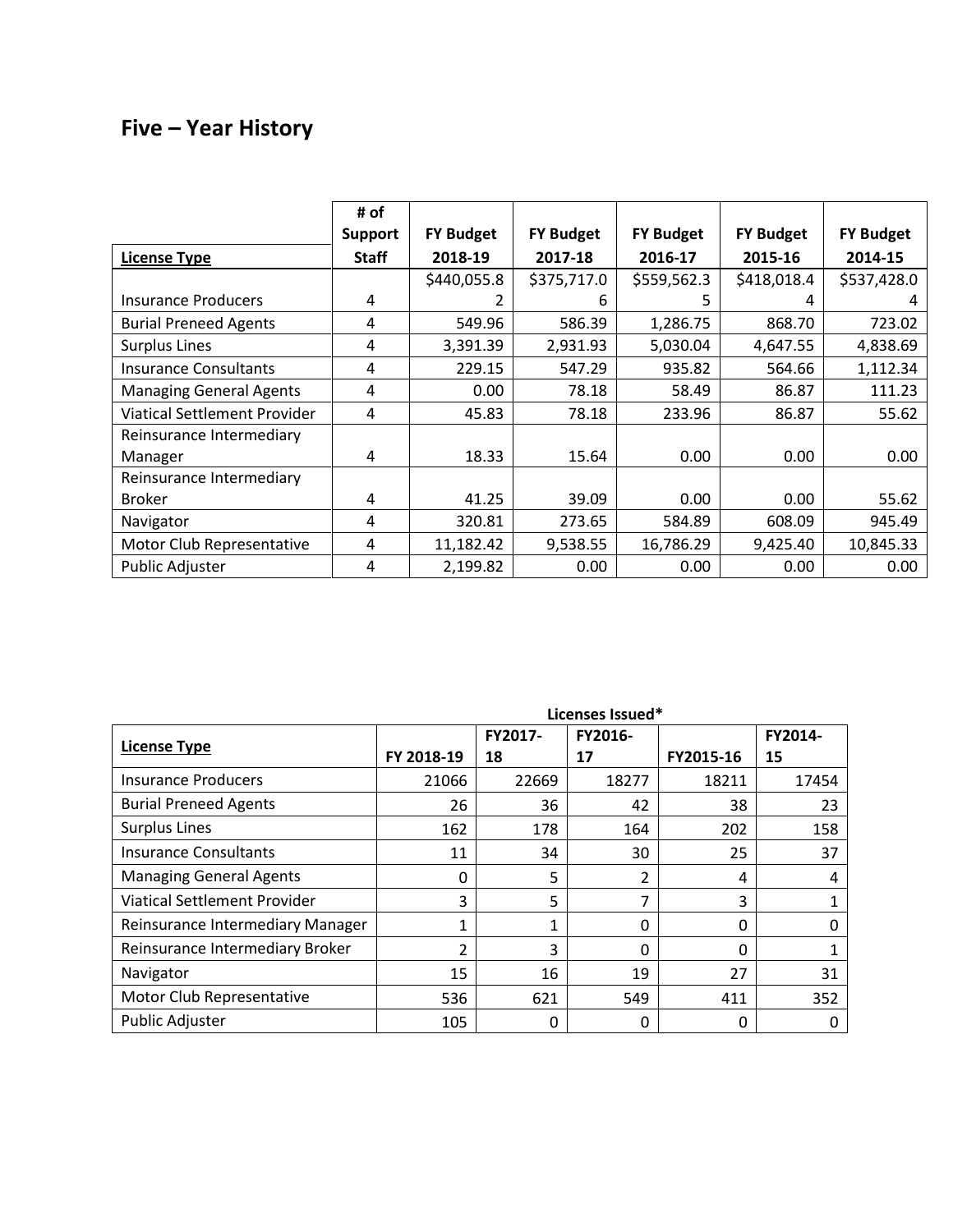|                                  | <b>Defined Literise Applications</b> |         |         |           |         |
|----------------------------------|--------------------------------------|---------|---------|-----------|---------|
| <b>License Type</b>              |                                      | FY2017- | FY2016- |           | FY2014- |
|                                  | FY 2018-19                           | 18      | 17      | FY2015-16 | 15      |
| <b>Insurance Producers</b>       | q                                    | 9       | 10      |           |         |
| <b>Burial Preneed Agents</b>     | 0                                    | 0       | 0       | 0         |         |
| <b>Surplus Lines</b>             | 0                                    | 0       | 0       | 0         |         |
| <b>Insurance Consultants</b>     | 0                                    | 9       | 3       | 0         |         |
| <b>Managing General Agents</b>   | 0                                    | 0       | 0       | 0         |         |
| Viatical Settlement Provider     | 0                                    | 0       | 0       | 0         |         |
| Reinsurance Intermediary Manager | 0                                    | 0       | 0       | 0         |         |
| Reinsurance Intermediary Broker  | 0                                    | 0       | 0       | 0         |         |
| Navigator                        | 0                                    | 0       | 0       | 0         |         |
| Motor Club Representative        | 0                                    | 0       | 0       | 0         |         |
| Public Adjuster                  |                                      |         | 0       | 0         |         |

#### **Denied License Applications\***

|                                  | Denied License Renewals* |         |         |           |         |
|----------------------------------|--------------------------|---------|---------|-----------|---------|
| <b>License Type</b>              |                          | FY2017- | FY2016- |           | FY2014- |
|                                  | FY 2018-19               | 18      | 17      | FY2015-16 | 15      |
| Insurance Producers              | 0                        | 1       | 1       | 0         |         |
| <b>Burial Preneed Agents</b>     | 0                        | 0       | 0       | 0         | 0       |
| <b>Surplus Lines</b>             | 0                        | 0       | 0       | 0         | 0       |
| <b>Insurance Consultants</b>     | 0                        |         | 1       | 0         | 0       |
| <b>Managing General Agents</b>   | 0                        | 0       | 0       | 0         | 0       |
| Viatical Settlement Provider     | 0                        | 0       | 0       | 0         | 0       |
| Reinsurance Intermediary Manager | 0                        | 0       | 0       | 0         | 0       |
| Reinsurance Intermediary Broker  | $\Omega$                 | 0       | 0       | 0         | 0       |
| Navigator                        | 0                        | 0       | 0       | 0         |         |
| Motor Club Representative        | 0                        | 0       | 0       | 0         | 0       |
| Public Adjuster                  | 0                        | 0       | 0       | 0         | O       |

|                                     | Denied License Revoked* |         |         |           |         |
|-------------------------------------|-------------------------|---------|---------|-----------|---------|
|                                     |                         | FY2017- | FY2016- |           | FY2014- |
| License Type                        | FY 2018-19              | 18      | 17      | FY2015-16 | 15      |
| <b>Insurance Producers</b>          | 44                      | 18      | 12      | 9         |         |
| <b>Burial Preneed Agents</b>        |                         |         |         |           |         |
| <b>Surplus Lines</b>                |                         |         |         |           |         |
| <b>Insurance Consultants</b>        |                         |         | 0       | 0         |         |
| <b>Managing General Agents</b>      |                         |         |         |           |         |
| <b>Viatical Settlement Provider</b> |                         |         |         |           |         |
| Reinsurance Intermediary Manager    |                         |         |         |           |         |

#### **Denied License Revoked\***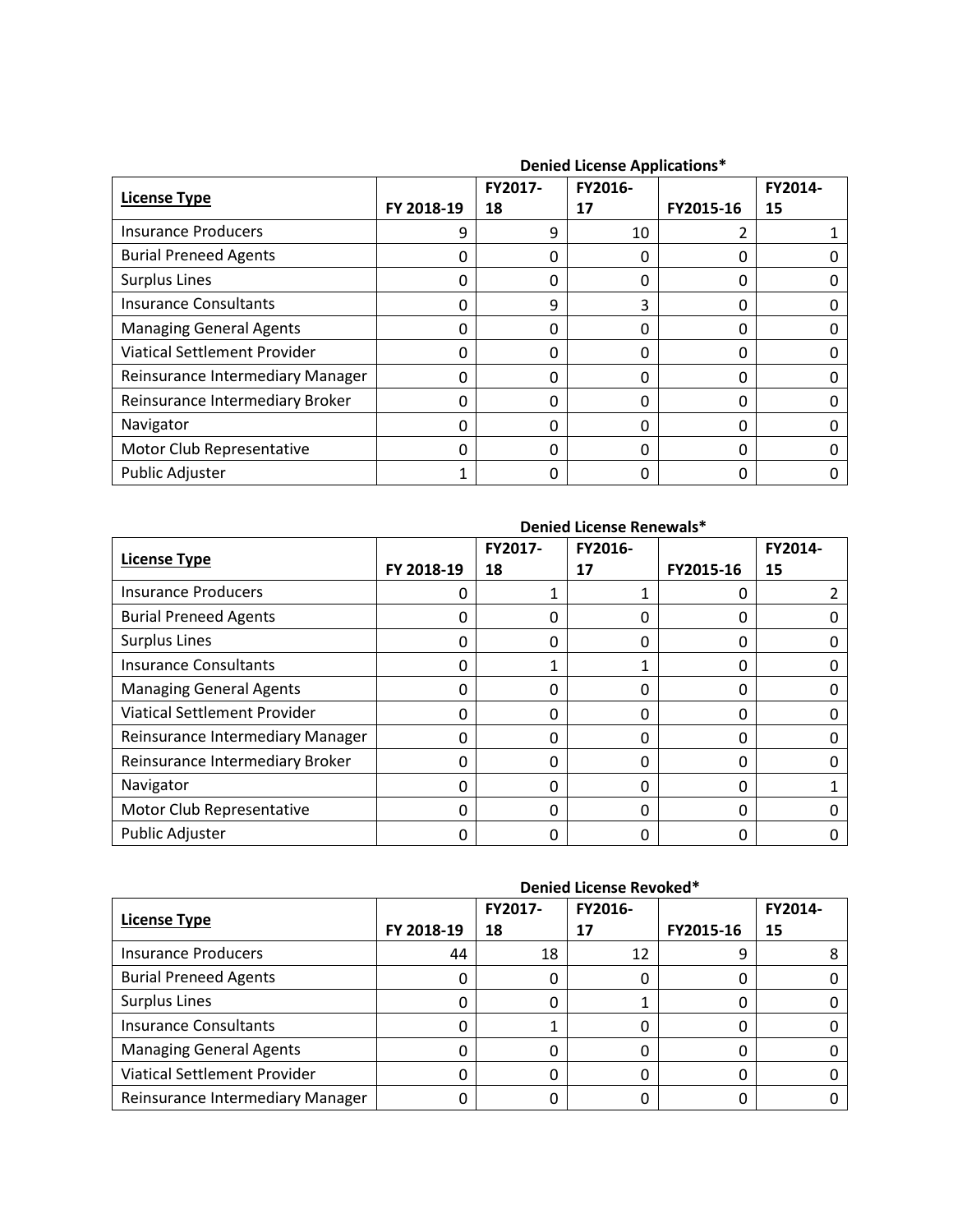| Reinsurance Intermediary Broker |  |  |  |
|---------------------------------|--|--|--|
| Navigator                       |  |  |  |
| Motor Club Representative       |  |  |  |
| Public Adjuster                 |  |  |  |

|                                  | <b>Penalties Against*</b> |               |               |           |               |
|----------------------------------|---------------------------|---------------|---------------|-----------|---------------|
| <b>License Type</b>              | FY 2018-19                | FY2017-<br>18 | FY2016-<br>17 | FY2015-16 | FY2014-<br>15 |
| <b>Insurance Producers</b>       | 21                        | 17            | 11            | 8         |               |
| <b>Burial Preneed Agents</b>     | 0                         | 0             | 0             | 0         |               |
| <b>Surplus Lines</b>             | 0                         | $\Omega$      | 0             | 0         |               |
| <b>Insurance Consultants</b>     | 0                         | $\Omega$      | 0             | 0         |               |
| <b>Managing General Agents</b>   | 0                         | 0             | 0             | 0         |               |
| Viatical Settlement Provider     | 0                         | $\Omega$      | 0             | 0         |               |
| Reinsurance Intermediary Manager | 0                         | $\Omega$      | 0             | 0         |               |
| Reinsurance Intermediary Broker  | 0                         | $\Omega$      | 0             | 0         |               |
| Navigator                        | 0                         | 0             | 0             | 0         |               |
| Motor Club Representative        | 0                         | $\Omega$      | 0             | 0         |               |
| Public Adjuster                  | 0                         | 0             | 0             | 0         |               |

#### **Definitions:**

**Issued** – license was given by the Department

**Denied License Applications** – a new request for a license was rejected by the Department

**Denied License Renewals** – a party with an existing license was turned down for a renewal of that license

**Revoked** – person with an existing license had that license taken away by the Department

**Penalties Against** – an existing license holder had a license suspended or had a fine levied against them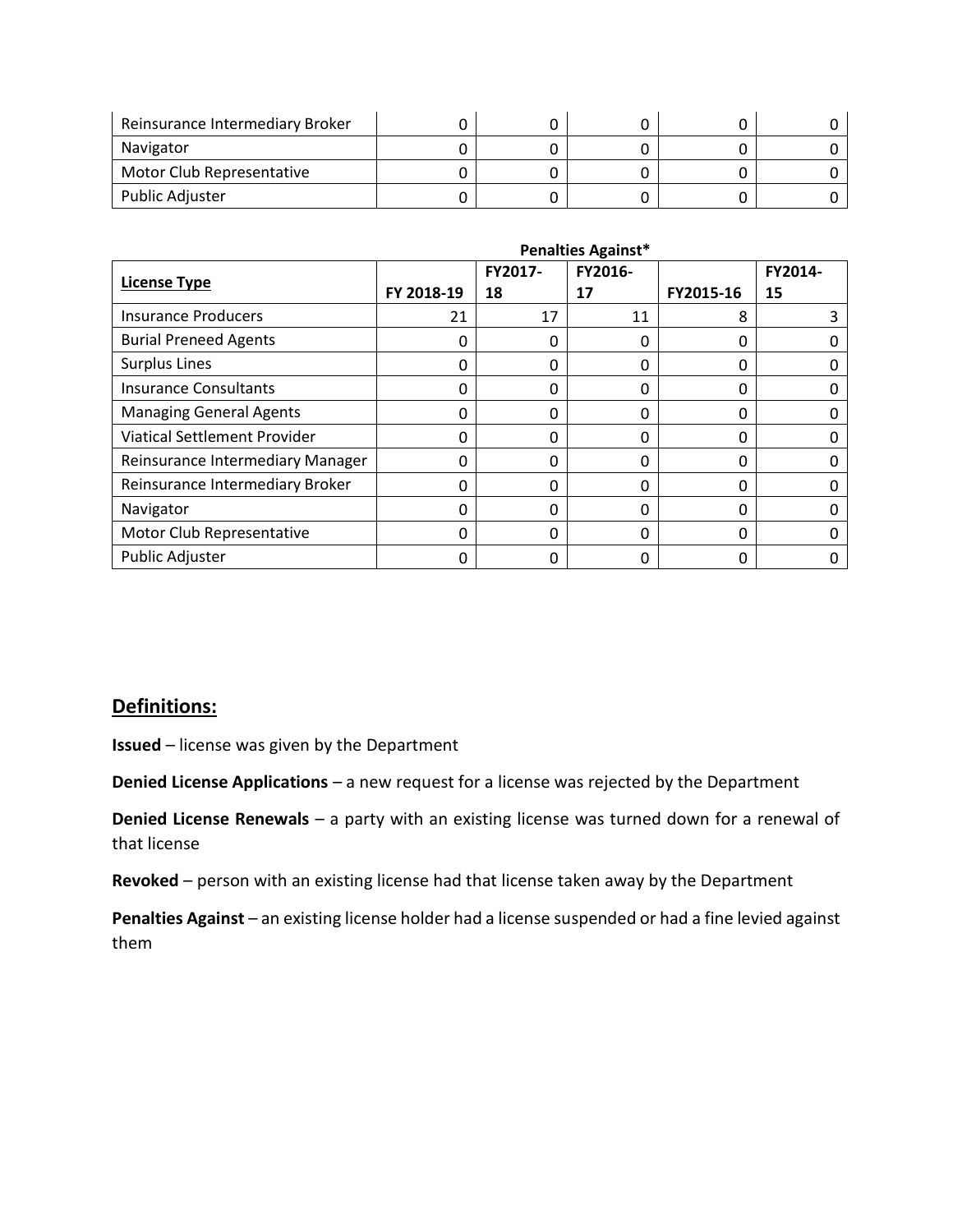#### **Agency Explanation and Discussion**

The following responses were offered by the Department of Insurance. Their focus is on producer licenses which comprises the overwhelming bulk of license issued by the department.

#### **Provide an explanation for why you believe or do not believe that the occupational regulations overseen by your board have been effective:**

The business of insurance is a highly regulated industry. The existing statutory and regulatory requirements, as well as coordination with other states through the National Association of Insurance Commissioners (NAIC), has allowed the Department to effectively monitor the industry and remove bad actors. Insurance licensees are in a position of trust and have access to sensitive personal health and financial information about Nebraska consumers. As can be seen from the numbers provided, the limited number of license denials demonstrates a low barrier of entry into the profession. Further, the numbers of licenses revoked or given penalties is very low in comparison to the number of producers. While most insurance producers are of high integrity, the existing regulatory frame work gives the Department the necessary authority to remove bad actors from taking advantage of the sensitive information and position of power they have access to.

Generally speaking, insurance producers are first licensed in their home state and then apply for non-resident licenses in other state in which they do business. Due to telephonic call centers and especially the internet, it is common for producers to be licensed in several states at the same time. Due to this situation, all 50 states and five US territories are members of the NAIC. Membership in the NAIC allows for sharing of agent licensing records among the various state members. Such sharing allows the states to keep each other informed when an agent has violated a law or had an insurance license revoked in another state. This multi-state mechanism allows Nebraska to protect its citizens against rogue or dishonest producers.

What is the potential harm if this occupation is no longer licensed, certified, or regulated:

Primarily, Nebraska would lose its authority to monitor the Nebraska insurance industry and remove bad actors. As noted above, insurance producers have access to sensitive personal health and financial information of Nebraska consumers and, as such, must meet certain minimum requirements related to education, knowledge, and integrity. The ability to remove bad actors from the marketplace is an important protection for Nebraska consumers.

Further, removal of this licensure would have an impact on nationwide uniformity. Producers must comply with various state laws and regulations governing their activities. There are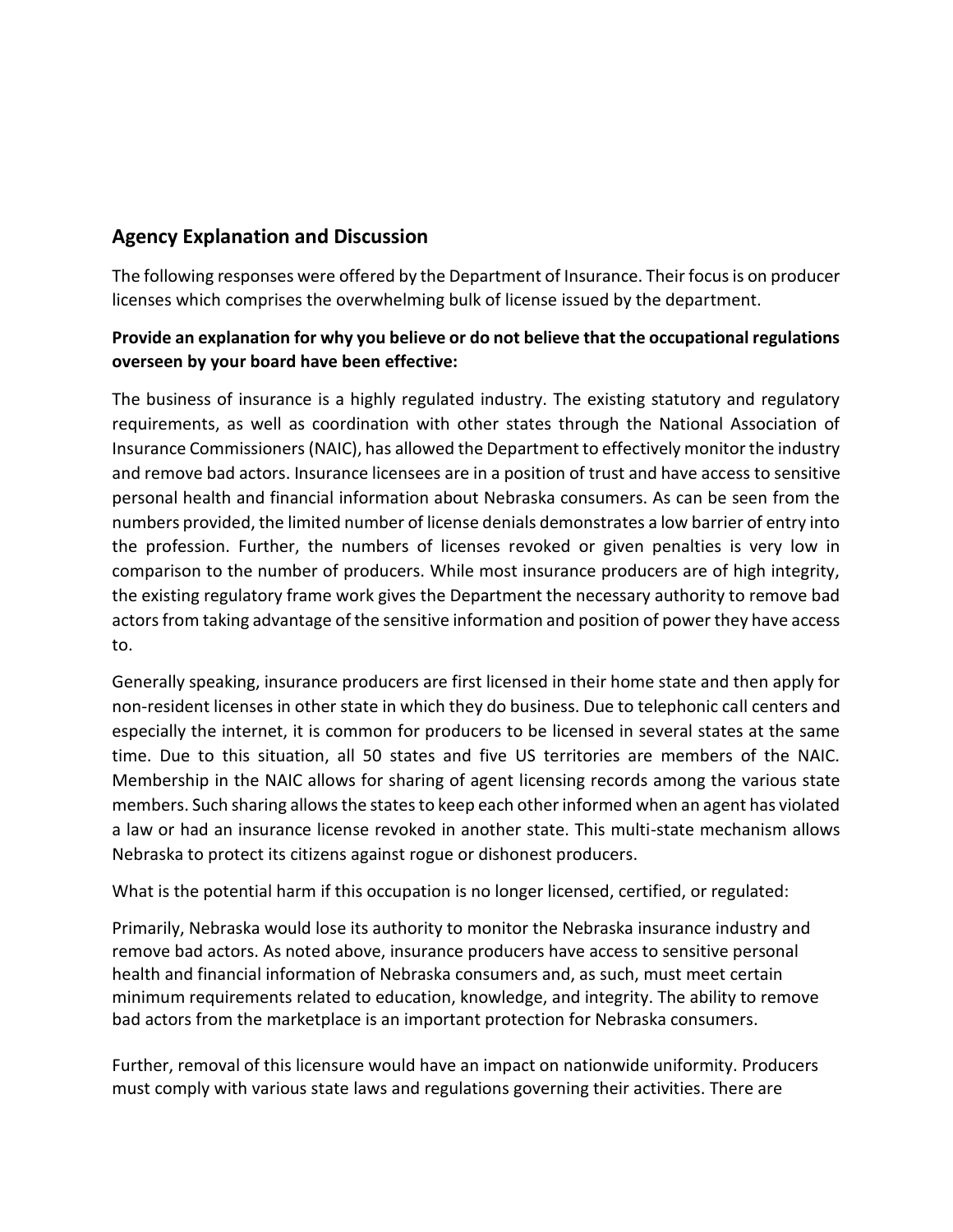currently more than 2 million individuals and more than 236,000 business entities licensed to provide insurance services in the United States. State insurance departments oversee producer activities as part of a comprehensive regulatory framework designed to protect insurance consumer interests in insurance transactions.

Traditionally, each state had its own licensing requirements. A producer licensed in one state generally had to meet the separate nonresident licensing requirements in other states in order to sell, solicit or negotiate insurance in such other states. As licensing requirements varied from state to state, producers had to submit the same (or similar) information each time but in different formats or different information, depending on each state's requirements. This imposed significant time and monetary costs on producers, their affiliated agencies and each state insurance department.

A provision in the federal Gramm-Leach-Bliley Act of 1999 (GLBA) sought to streamline producer licensing by requiring the states to enact certain reforms to the insurance producerlicensing process. The provision was designed to create a new organization called the National Association of Registered Agents and Brokers (NARAB) if greater state producer-licensing uniformity or reciprocity was not achieved (the federal statute required at least 29 jurisdictions to achieve either reciprocity or uniformity in nonresident producer licensing by November 2002). The GLBA enactment sparked a nationwide movement to implement sweeping reforms to simplify and bring more efficiency to the producer-licensing process.

After many discussions, state insurance regulators opted to pursue reciprocity among the states for nonresident agent licensing first, followed by actions to improve uniformity in the producer licensing process. The states, through the National Association of Insurance Commissioners (NAIC), adopted the NAIC Producer Licensing Model Act (#218) in February 2000 to help states comply with GLBA's reciprocity provisions. Nebraska has adopted a version of this model. Subsequently, the NAIC membership determined 35 jurisdictions had met the nonresident producer licensing reciprocity requirements under GLBA and, as a result, the GLBA version of NARAB was not created. Removal of Nebraska's licensing requirements would have an impact on the nationwide reciprocity effort.

#### **Provide a comparison of whether and how other states regulate the occupation:**

See above. All other states and US territories have a similar producer licensing structure as Nebraska.

Committee staff would add that all but three of these acts which give rise to a license requirement from the Department of Insurance are based on model acts developed by the National Association of Insurance Commissioners (NAIC). The model acts from the NAIC are adopted by most all of the states.